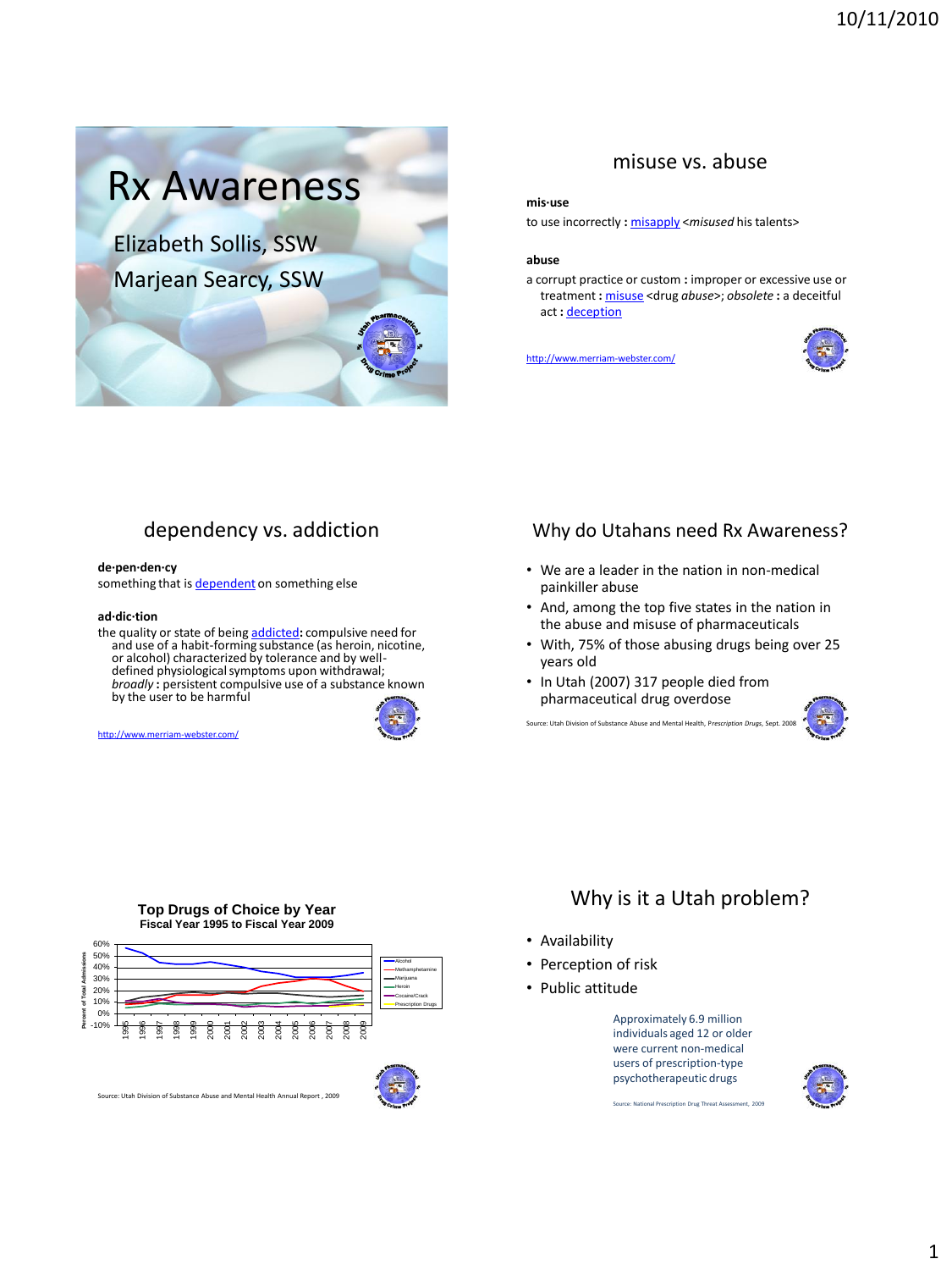# Availability

- Easily attainable: unsecured medications (medicine cabinet), family and friends, sharing
- Doctor shopping
- Altered, forged or stolen prescriptions; pharmacy burglaries and robberies; internet trafficking; drug diversion
- Drug dealers



# Perception of Risk

- Many users and non-users believe:
	- prescription drugs are relatively harmless and safe
	- risks and side effects are significantly less than illicit (i.e. heroin, cocaine, meth, etc.) drugs

**le·gal** ning to or permitted by law or established rules **il·le·gal** not according to or authorized by law **:** [unlawful](http://www.merriam-webster.com/dictionary/unlawful), [illicit](http://www.merriam-webster.com/dictionary/illicit); *also* **:** not sanctioned by official rules

– since they are "legal" the risk of getting caught and subsequent consequences are low



## Public Attitude

- People are generally aware of the dangers of using and abusing illegal drugs
- The majority of the public are against illegal drug use
- Public is more accepting of prescription drug use
	- This more tolerant attitude tends to lead to greater non-medical use of Rx drugs



# Rx (side) effects

- 1/3 of public substance abuse treatment admissions in 2009 were women
- Women in Utah are more likely to be admitted into treatment for prescription drug abuse than men
- Over 12% of women reported their primary drug of choice as a prescription-based substance
- Prescription drugs were most often abused by people between the ages of 18-64
- Admissions to the public treatment system for prescription drug abuse have been risen 68% over the past three years

Source: Utah Division of Substance Abuse and Mental Health Annual Report , 2009



# Strategy

- Reduce availability for abuse
- Increase the perception of risk to include the physical and psychological harmful effects as well as legal sanctions
- Change the public's attitude toward being less tolerant of the non-medical use of pharmaceutical drugs



#### **Utah Pharmaceutical Drug Crime Project**

Federal, state and local partnership

20 participatory agencies Combination of prevention, medical, health, social services, enforcement and prosecution

Includes components of public awareness, education, prevention, environmental strategies, enforcement, regulations and laws

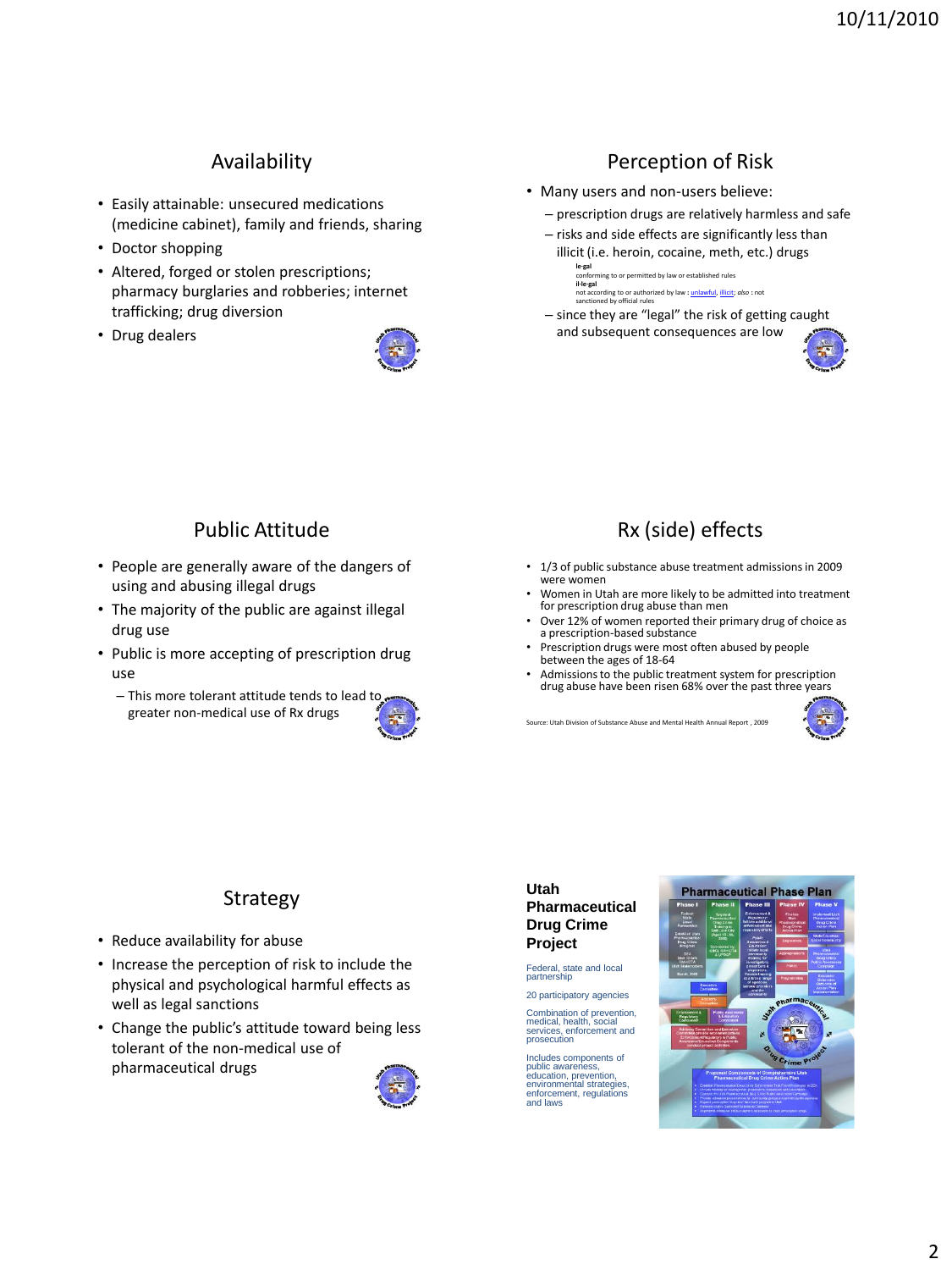Strategic Prevention Framework Grant is a five year project beginning 2006 (SPF)

Utah is divided into 13 sub-state regions known as Local Substance Abuse Authority areas (LSAAs) for the purpose of providing substance abuse prevention and treatment services.

The LSAA's work with the State and their individual communities to develop comprehensive prevention systems.





#### How Can I get Involved?

• Each Local Authority has coalitions that are targeting Rx prevention in your community with key leaders (Doctors, Pharmacists, Law Enforcement, PTA members, Health Professionals and Community members.)

• You can participate on these coalitions through the Local Substance Abuse Authority (LSAA).



# Awareness & Education Utah Department of Health



<http://useonlyasdirected.utah.gov/>



## Research Utah Department of Health

- Poisonings Surpass Motor Vehicle Crashes as Leading Cause of Injury Death
- Unintentional and Undetermined Poisoning Deaths 11 States 1990-2001<br>• Prescription Medication Deaths in Utah 2005
- Prescription Medication Deaths in Utah 2005
- Increase in Poisoning Deaths Caused by Non-illicit Drugs 1991-2003
- Prescription Pain Medication Deaths in Utah: Trends and What Utah is Doing to Stop the Epidemic
- Characteristics of Decedents From Unintentional Prescription Opioid Related Overdose
- Adult Use of Prescription Opioid Pain Medications Utah 2008





|                                                                                                                                                   | 2010 General Session of the Utah Legislature<br><b>PHARMACEUTICAL DRUG BILLS PASSED</b><br>April 8, 2010 |                                                                                                                                                                                                                                                                                                                                                                                                                                                                                                                                                                                                                                                                                                                                                                                                                                                                                                                                                                                                                                                                                                                                                                                                                                                                                                                                                                                                                                               |
|---------------------------------------------------------------------------------------------------------------------------------------------------|----------------------------------------------------------------------------------------------------------|-----------------------------------------------------------------------------------------------------------------------------------------------------------------------------------------------------------------------------------------------------------------------------------------------------------------------------------------------------------------------------------------------------------------------------------------------------------------------------------------------------------------------------------------------------------------------------------------------------------------------------------------------------------------------------------------------------------------------------------------------------------------------------------------------------------------------------------------------------------------------------------------------------------------------------------------------------------------------------------------------------------------------------------------------------------------------------------------------------------------------------------------------------------------------------------------------------------------------------------------------------------------------------------------------------------------------------------------------------------------------------------------------------------------------------------------------|
| <b>Bill Number and Title</b>                                                                                                                      | <b>Sponsors</b>                                                                                          | <b>Burnmary</b>                                                                                                                                                                                                                                                                                                                                                                                                                                                                                                                                                                                                                                                                                                                                                                                                                                                                                                                                                                                                                                                                                                                                                                                                                                                                                                                                                                                                                               |
| <b>EXPERISE TEXT</b>                                                                                                                              |                                                                                                          |                                                                                                                                                                                                                                                                                                                                                                                                                                                                                                                                                                                                                                                                                                                                                                                                                                                                                                                                                                                                                                                                                                                                                                                                                                                                                                                                                                                                                                               |
| H.B. 13 - Drug Law Definitions -<br>Amerylmanin                                                                                                   | <b>Ren Trisha Berk</b><br>Sen. Pater Knudson                                                             | IN 80 DISCOVERY OF RESIDENT STOLEN COOLERS OF THE REAL PROPERTY AS THE BUSINESS OF PARTIES AS THE REAL PROPERTY OF<br>stediosi Practice Ad, and the Naturopathic Physician Practice Act to provide constitiency in the use of definitions, including those for<br>telephone "telephone device," and "drug." Effective Color, side 11, 2010.                                                                                                                                                                                                                                                                                                                                                                                                                                                                                                                                                                                                                                                                                                                                                                                                                                                                                                                                                                                                                                                                                                   |
| H.B. 23 - Workplace Drug and<br><b>Alended Testings</b>                                                                                           | Ren Trinha Beck<br><b>See, Karen Mayne</b>                                                               | the bill structure betweenings comfort effect of concertain with the studiest requires certain conformation begins to be appelled to a certain<br>procedury, addressed smartial for employer action; and addressed precumptions to appear expectations from salight<br>effective Date: May 11, 2010                                                                                                                                                                                                                                                                                                                                                                                                                                                                                                                                                                                                                                                                                                                                                                                                                                                                                                                                                                                                                                                                                                                                           |
| <b>H.B. 28 - Controlled Schalance</b><br>Database Amerydromby                                                                                     | Rep. Brad Daw<br><b>Sen. Curtis Brandda</b>                                                              | This bit recording originative receivers) the Continued Substance Cultabase V&1 a new dicader snown as the Continued Substance<br>Cultiples Art, receipted providents relative to accessive database information for certain resid processives, relatives an individual, others<br>that a veterinarian, who is increased to prescribe a computed substance, who is applying for a spense, or after is remeating a license to:<br>molectic use the gatatuse, and base a bilotic and casa a lest regime to the database and the prescription of controlled substances.<br>required the division to monse an annual database registration fee on an individual who registers to use the database. To pay the startup<br>and orgains costs of the division for complying with the requirements of the preceding paragraph; desighes the peculies that may be<br>EDISORA Na TRA FRANCIS OF FROGRAMMOUS AND FINIMERSON'S EDISORGE CONTROLLING BE ENGINEERS AND THEIR TO CONTROL WITH THE CONTROLLING<br>described in the preceding paragraph, requires OCIPI, to develop an order futurial and lest relating to the use of the database and the<br>prescribing of a controlled substance, requires DOPL to impose a fee on an individual who takes the last described in this bill to pay the<br>crain incurred by COP, to fulfil the requirements described in this bill, and grants rulemaking authority to DOPL.<br>Effective Date: May 11, 2010 |
| H.R. M .- Drug Law<br><b>Amendments</b>                                                                                                           | <b>Rep. Trisha Beck</b><br>Sen. Curtis Brandos                                                           | This sill work consignation, which has the brand name of Some, as a Schedule 1/ drug to the Utah Controlled Substances Act<br>Effective Date: May 11, 2010                                                                                                                                                                                                                                                                                                                                                                                                                                                                                                                                                                                                                                                                                                                                                                                                                                                                                                                                                                                                                                                                                                                                                                                                                                                                                    |
| <b>HR M. Controlled Gentleman</b><br>Database - Reporting of<br><b>Prescribed Controlled</b><br>Substance Overdone or<br>Poisoning                | Rep. Brad Daw<br><b>San Curta Brancia</b>                                                                | This bill requires that, when a person who is 12 years of abe or older is admitted to a general apute hospital for polyoring by, or<br>prendose of, a prescribed controled substance. The centeral agule hospital must report the colucting or overdose, and other information.<br>to the Childen of Consoltional and Professional Liberation (DOPL) organizes that, when DOPL receives a report described in the<br>proceding paragraph. Crom, must notify cash practitioner who may have writen a prescription for the controlled substance of the<br>posering or owndows and certain information neating to the policinthro or over-lose, and requires the division to increase the locateing<br>the for manufacturing, producing, distributing, dispensive, advertising or conducting research, to pay the startup and originity cools of<br>the revision by convenient with the renotationship of the nouncritive nur ancient<br><b>Checkye Care: May 11, 2010</b>                                                                                                                                                                                                                                                                                                                                                                                                                                                                       |
| <b>SILD &amp; Manufacturer Control Statement</b><br>Database - Reporting<br>Convictions for Driving Under<br>the influence or impaired<br>Driving | <b>Den Drad Daw</b><br>Sen. Curts Brandor                                                                | and in the company's the company's company's company's company's company's contributions of the company's company's<br>is convicted of driving under the influence or of impalled driving. If there is evidence that the person's driving was under the influence of<br>or impaired by, a prescribed controlled substance, requires that, when DOPL receives a report described in the preceding paragraph.<br>DOM, said high each scattered win raw have writed a systemation by the controled substance of the consultor and rectant<br>Information estation to the constraint; and re-euroscies CCDS. In increase the foundation fee for manufacturing conduction, degrees of<br>dispensive, administering, or conducting research to gay the clarks) and ongoing codis of CCPI, for complying with the requirements of<br>the proceding paragraph. Effective Date: May 11, 2015                                                                                                                                                                                                                                                                                                                                                                                                                                                                                                                                                           |
| <b>HR.M.-Maladisonal</b><br><b>Controlled Schulannes</b>                                                                                          | <b>Ren Paul Ray</b><br><b>Ren Chris Rotters</b>                                                          | and a firm on a first and further means the company of the course of the company of the means of the company of the<br>controlles as an advisory body requiriling placing substances in the statutory schedule of controlled substances, changing the schedule<br>of a substance, or removing a substance from the schedules, and provides quidelines for determining if a substance should be<br>scheduled and in which schedule to place a substance. Criective Date: May 11, 2012.                                                                                                                                                                                                                                                                                                                                                                                                                                                                                                                                                                                                                                                                                                                                                                                                                                                                                                                                                         |
| HB 225 - Counterbuy<br><b>Substance Amendments</b>                                                                                                | <b>Rep. Paul Rev.</b><br>Sen. Jon Grainer                                                                | The bit growth for definition of Vincolarial controlled substance. Decided with the massivable center standard and area of the<br>definition of "midation controlled substance." Including providing that an initiation controlled substance resembles any legality or decisity<br>manufactured continued substance. Hitterbye cuse, March 22, 2010.                                                                                                                                                                                                                                                                                                                                                                                                                                                                                                                                                                                                                                                                                                                                                                                                                                                                                                                                                                                                                                                                                          |
| SENATE OIL LS                                                                                                                                     |                                                                                                          |                                                                                                                                                                                                                                                                                                                                                                                                                                                                                                                                                                                                                                                                                                                                                                                                                                                                                                                                                                                                                                                                                                                                                                                                                                                                                                                                                                                                                                               |
| <b>SCR2</b> Perhasing<br><b>Prescription Drug Misuse</b><br>Resolution                                                                            | <b>Bent Patricia Jones</b><br>Rep. Trisha Beck                                                           | This resolution urges various groups to take specific slaps to improve the effectiveness of education and rise assessment before a<br>prescription is issued; improve the effectiveness of deposal and nondocing of use after a prescription is lossed; and increase the<br>availability and use of boatment programs. Effective Cale: Islands 8, 2010                                                                                                                                                                                                                                                                                                                                                                                                                                                                                                                                                                                                                                                                                                                                                                                                                                                                                                                                                                                                                                                                                        |

n these and other bills go to the Utah Legisl

## Legislation Everyone part of the solution

- Take Action
- Use Property, Store Securely, Dispose Environmentally Safe
- Patient & Doctor Relationship
- Parents: Secure, Monitor, Dispose
	- Conversations with your kids!